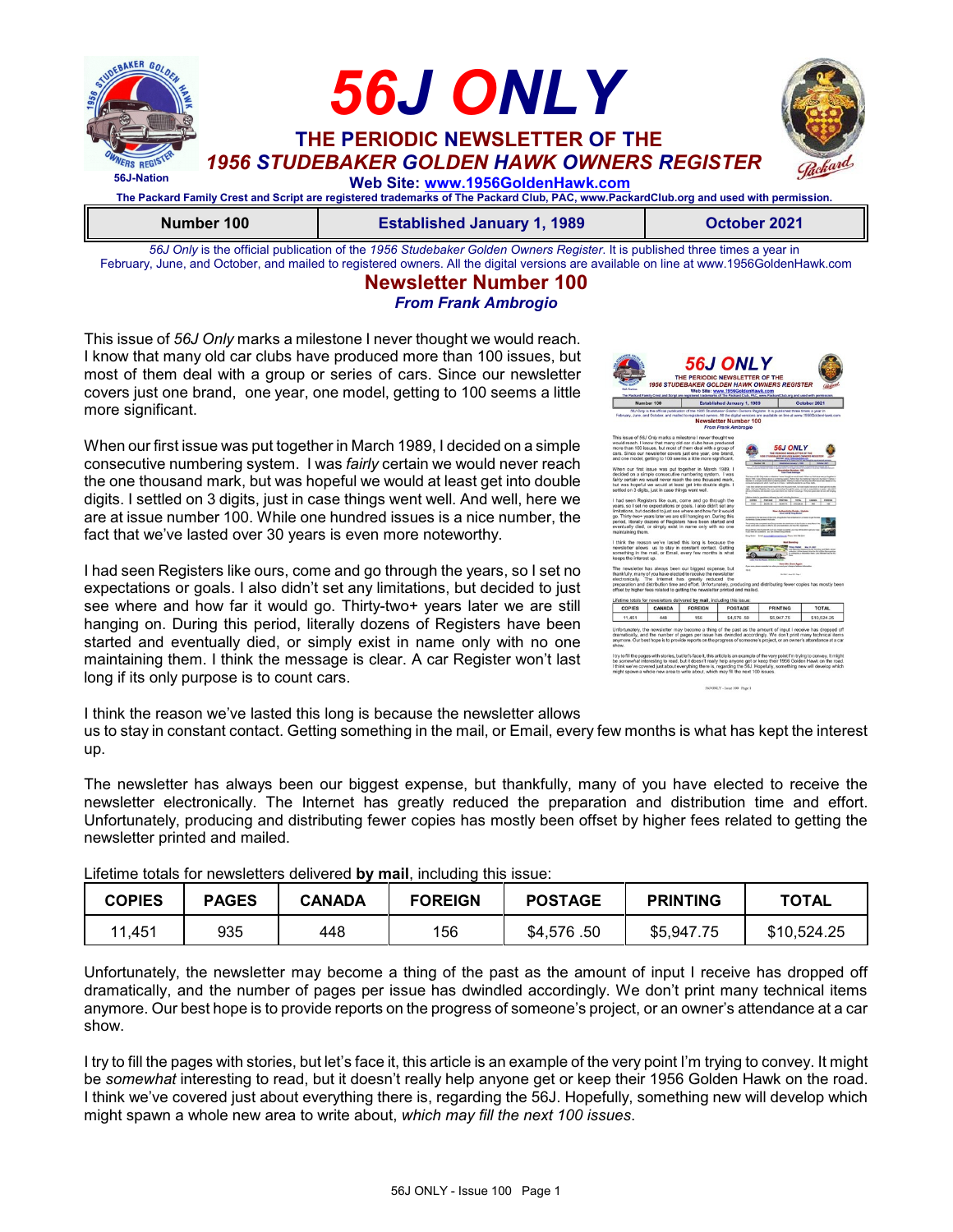#### **The Financials We're Staying Solvent**

While we are on the subject, I guess we could continue to discuss finances. Our second major expense has been the web site. Initially, I put together a personal web page hosted for free by Prodigy. The late Bill Glass offered the Domain Name (DN) 1956GoldenHawk.com to me, but I didn't want the expense of a monthly hosting fee. Then, an *Orlando Area Chapter* club member offered to host a site for free, so I took Bill up on his offer. Bill (AKA BondoBilly and the Hawk from Hell) owned the Domain Name, and paid the yearly fee till he passed away in August 2013. Ellen Glass paid the fee for 2013 and 2014 and then transferred the DN to me. The free web hosting by the *OAC* member just didn't work out, so I bit the bullet and signed up with *Web Site Managers* to host the Domain, and I paid the \$12.50 monthly hosting fee ever since.

The web site proved to be a valuable investment as it gave us great exposure, provided a docking site for all the newsletter back issues, added the convenience of On-Line registrations, generated income from On-Line sales of our products, and allowed us to post a ton of information regarding our favorite car. So many times, a question arises and I've often used the phrase made popular by the pasta sauce brand, Prego, *It's In There!* Almost always, the answer is somewhere on our web site.

Lifetime totals for the web site from 2003 to the present:

| Yearly Domain Name Registration Fee* | <b>Monthly Domain Hosting Fee</b> | <b>TOTAL</b> |  |
|--------------------------------------|-----------------------------------|--------------|--|
| \$795.00                             | \$2375.00                         | \$3170.00    |  |

**\*** From 2003 to 2014, the late Bill Glass and Ellen Glass paid the Domain Name Registration Fee.

On the flip side, we've generated income from the sale of some of our products.

The *56J Parts Catalog* and *Authenticity Guide* each sold in the neighborhood of 200 copies. These were sold basically at my cost including shipping, but often times buyers would include a little extra to help with expenses. For a short period in the early 2000s, I was able to make self copies at OfficeMax for about 1/3 the regular price.. Then I just paid the regular rate for the binding and color cover. I know what you are thinking, and the answer is no, I didn't pass that savings on to the buyer. It wouldn't be fair to those who bought them before or after, at the full price. *And, I needed the money!*

Lifetime totals from the sale of the Parts Catalog and Authenticity Guide:

| <b>PARTS CATALOG</b> |               |                 |           | <b>AUTHENTICITY GUIDE</b> |               |                 |            |
|----------------------|---------------|-----------------|-----------|---------------------------|---------------|-----------------|------------|
| COPIES               | <b>INCOME</b> | <b>EXPENSES</b> | NET       | <b>COPIES</b>             | <b>INCOME</b> | <b>EXPENSES</b> | <b>NET</b> |
| 192                  | \$5801.91     | \$3705.23       | \$2096.68 | 205                       | \$3531.05     | \$2426.40       | \$1104.65  |

We've also generated income from the sale of our decals, tags, steering wheel covers, CDs, DVDs, and Flash Drives. We have managed to make a few bucks on all our sales items, except the name badge project. And, of course, your donations have been the biggest reason we have been able to stay afloat.

# **The Resurrection Of 6030610 Project (Part 1)**

*From Ed Capozzi*

*NOTE: Ed bought this 1956 Golden Hawk in 1968 and sold it in 1979. He repurchased it this year, from that buyer's son and is now working on this reclamation project. It sat for over 30 years outdoors in Massachusetts. Ed has agreed to provide a running account of his progress Hopefully, his reports will inspire others to get busy on their own project.*

I have to admit it was like a punch in the stomach when I first saw the Hawk. It hadn't moved in years. The owners son told me that initially, when his dad first bought the car from me, he rented a parking spot for it in a multi car garage. Well it seems that one day he showed up to take the car out and found a pair of skis laying on the Hawk's hood which were left there by one of the co-renters' of the garage! Well, I guess an argument ensued, and (Paul)) ended up taking the Hawk out of there and parking it on his own property, unfortunately outside. According to his son (Paul Jr), he really didn't drive it much after that. I found an old registration in the glove box from 1983....I figure that may have been the last time it was registered.

Once again, I will never again sell this Hawk, and as long as the body is good and solid, that's all I'm really looking for. The only chrome pieces I'll definitely replace are the front and rear bumpers, probably on an exchange deal with the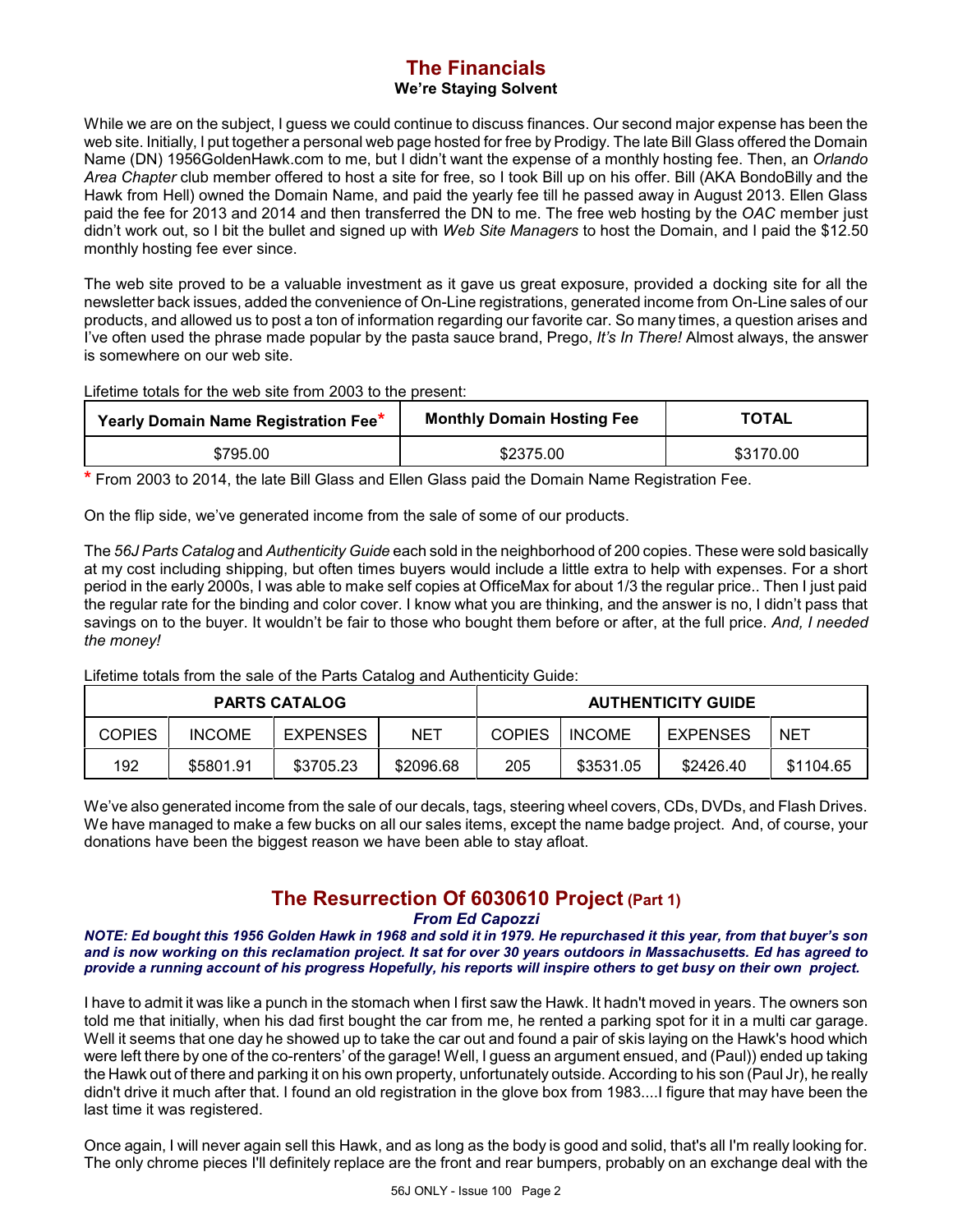Bumper Boys located in California. There's an annual car show and flea market held near where I live, and the Bumper Boys show up with a 40' trailer loaded with all makes of re-plated bumpers.

The side air scoop chrome mouldings and the checkmark mouldings are still in good shape, as is the trunk lock center pot metal chrome piece. I put on NOS ones of these items back when I first owned the car. The tail lamp housings were also NOS but unfortunately they are very pitted. However, I purchased a nice used pair a few years ago at a flea market, and they will be eventually installed. Tail lamp lenses are real nice!

The radiator, which I had recored years ago, is still in fine shape and was full up with anti freeze. The leather interior (which the fellow (Len Murphy) who sold me the car in '68 had put in) held up real well over the years, and I will definitely re-use it.



Back in the day I installed an NOS '56 sedan steering wheel. (18"). It was always uncomfortable for me, as I am about 6' tall..Fortunately though, I have a

reconditioned coupe wheel (17") which I purchased for my Speedster that now will be going in the Hawk. It will have to be re-painted though.

The spare Packard water pump, fuel pump, and engine gasket set which I left in the trunk when I sold the car were still in there. It's nice to have those items.

Been steadily working on 6030610. Have the front fenders and hood off the car, and completely stripped out interior (excepting dashboard). I'm lucky the dash and gauges are in nice shape, as is the padding on the dashboard. Seat upholstery, which was redone in leather sometime before 1968, is also in real nice condition.

The main body however, is worse than I originally thought from years of sitting outside on its *belly*. The frame is also weak in a few areas. All this can be repaired, and I'm taking steps to soon lift the body off the frame and roll the chassis out.

I just missed out on a '55 Commander hardtop body and frame in good shape, that was unfortunately scrapped shortly before I heard about it!. Oh well!!

Numerous small parts have been blasted, primed, and painted. Valve covers, air cleaner, fan, shroud, and radiator support, rear valance, grill side scoops, and trunk lid have been restored. Radiator is in good shape. I had it re-cored shortly before I sold Hawk 42 years ago!. Very happy to have my old GH back.

There really is no rush on bringing my Hawk back. I'm having fun, (although this heat is unforgiving!). I'm next tackling removing the power steering box and column. Then there will be a very few bolts holding the body to the chassis. I'll then lift the body up 15" or so and pull the chassis out forward from under (front fenders, radiator support, hood, etc.) already off and tucked away.

Last time I did this same job was on a green/yellow '55 Speedster which had a severely bent frame. I located a straight, solid frame, and proceeded pretty much like I'm doing on the 56J. .The Speedster had a very solid body though!

My memory was jogged a bit when I discovered my Hawk has a power front seat!. .It wasn't ordered with one. ..then I remembered I purchased and parted out a very rough 56J back in the day. it had the power window and power seat option. .A friend wanted the power window doors,. I kept the power seat frame, and installed it in 6030610. .I had forgotten about that!!

Somebodyup there must like me....visited with a Stude friend up in Maine today.....He restored a '55 Speedster several years ago, and had a few parts left over... including a NOS front lower valance panel for '56-'64 Studebaker Hawks.....He purchased it for his Speedster, however, the Speedster lower valance ('53-'55) is quite different, so he could not use this valance on his car.

Anyway, after hearing my Golden Hawk Story....*He Gave Me the Valance!!* (and the original one on my car is very, very rough!)

Those pics are of the 'new' passenger side floor & the dashboard. I'm amazed how good shape the dashboard is in....especially the engine turned overlays that are typically banged up. Also, the dash upper padding is in very good shape, which amazes me, since this car spent many years outside with the sun streaming in!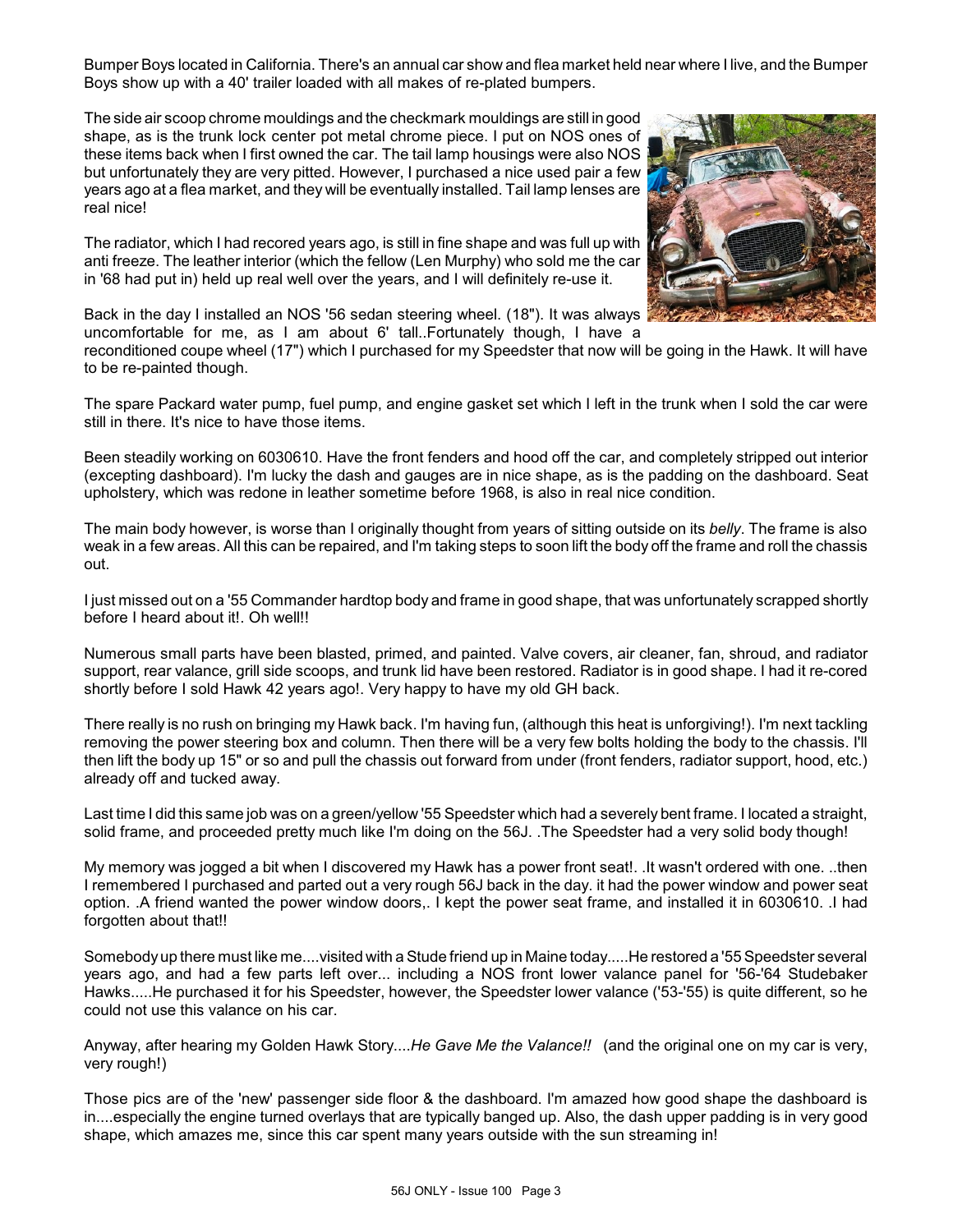I'm making up the forward L&R floor sections, and I will also make up the sub floor reinforcement boxes.....I'm used to 'fabbing' items out of sheetmetal at work, so I figured I'd give the floors a try, and divert the \$\$\$\$ I would have spent on repo floors to something like rechromed front & rear bumpers (probably from the 'Bumper Boys' out in California.)



I've made up L&R front fender inside vent housings at work. The Hawk is slowly getting there!

PS. that steering wheel in the pic was once a NOS sedan wheel (18") which I installed many years ago. I have a restored 17" coupe steering wheel that I was going to use in my '55 Speedster. I now believe it makes more sense to use it in the 56J, as the steering wheel that's presently in the Speedster is really in very good condition!



### **A 1956 Golden Hawk Feel Good Story**

On June 2, I received the following Email: *Hi Frank, - My name is Dan Scott, I'm the Zone Coordinator for the Pacific Southwest Zone of the Studebaker Drivers Club. A gentleman contacted us and is looking for someone who owns a 1956 Golden Hawk will to help surprise his father, a Korean War Veteran on Father's Day in the Orlando FL area. The gentleman wants to surprise his dad on Father's Day with a short ride in his favorite car, a '56 Golden Hawk like the one he use to own.*

I wrote to the 56J owners who live year round, or spend time, in Florida to see if anyone could help. On July 8, I got a nice letter from Jim Morgan who lives about 70 miles from Orlando, in Merritt Island. Jim has owned his 56J since new and estimates driving it over half a million miles..

*I just wanted to let you know that I volunteered to provide my hawk for a photo shoot by Bryan Hayes, who it turns out is a high fashion magazine cover photographer from Las Vegas. His father, Floyd Hayes, is a retired Air Force veteran whose father owned a Studebaker dealership. When Floyd was a teenager he drove just about everything that passed through the dealership and later bought a 1956 Golden Hawk. Floyd ,who is now 88 years old, is in poor health and his son Bryan wished to surprise him on his birthday with a ride in a Golden Hawk. Although prior commitments prevented me from visiting him on his birthday, I was able to go over to Longwood on Father's Day weekend.*

*Bryan is planning to write a story about 1956 Golden Hawks for publication in Turning Wheels, so I drove his father over to a small park in Longwood where he took numerous photos of the car, his father and me. I gave Floyd some 56 hawk pictures which included some of your cars. (Floyd's car had the same paint colors as yours.) I also gave Bryan some 1960 vintage photos of my car pulling a trailer across the continent, including one driving through a redwood tree in Sequoia National Park. Although I gave Bryan some background history of my car, I have no idea if it will be included in his Turning Wheels story. We'll see what is published, and if it only covers his father's story I will send you the information for a 56J article.*

### **Special 56J Production Line**

Ed Capozzi presented this thought: It was revealed in the past that 56J's were assembled on a separate production line at the Chippewa Avenue plant....This makes sense to me, as this model had enough differences to make building it on the normal V8 line at South Bend impractical.

Someone at the time must have taken photos of this unique, one model year production line....It would be great if those photos surface. (sometime soon!)

*NOTE: As always, I checked with Richard Quinn, who has provided so many answers to my questions, over the past 30+ years. And, of course, he had the answer.*

Frank - I do have an article on it from the "Studebaker Spotlight" employee magazine that I scanned and attached. No photos that I am aware. - RQ

### **RICHARD QUINN COLLECTION Station Wagons, Golden Hawks Go On Truck Line**

*Final assembly operations on all station wagon models and the Golden Hawk, top model of the new line of Studebaker sports-type cars, are being shifted from their present locations to the truck assembly line in the Chippewa plant.*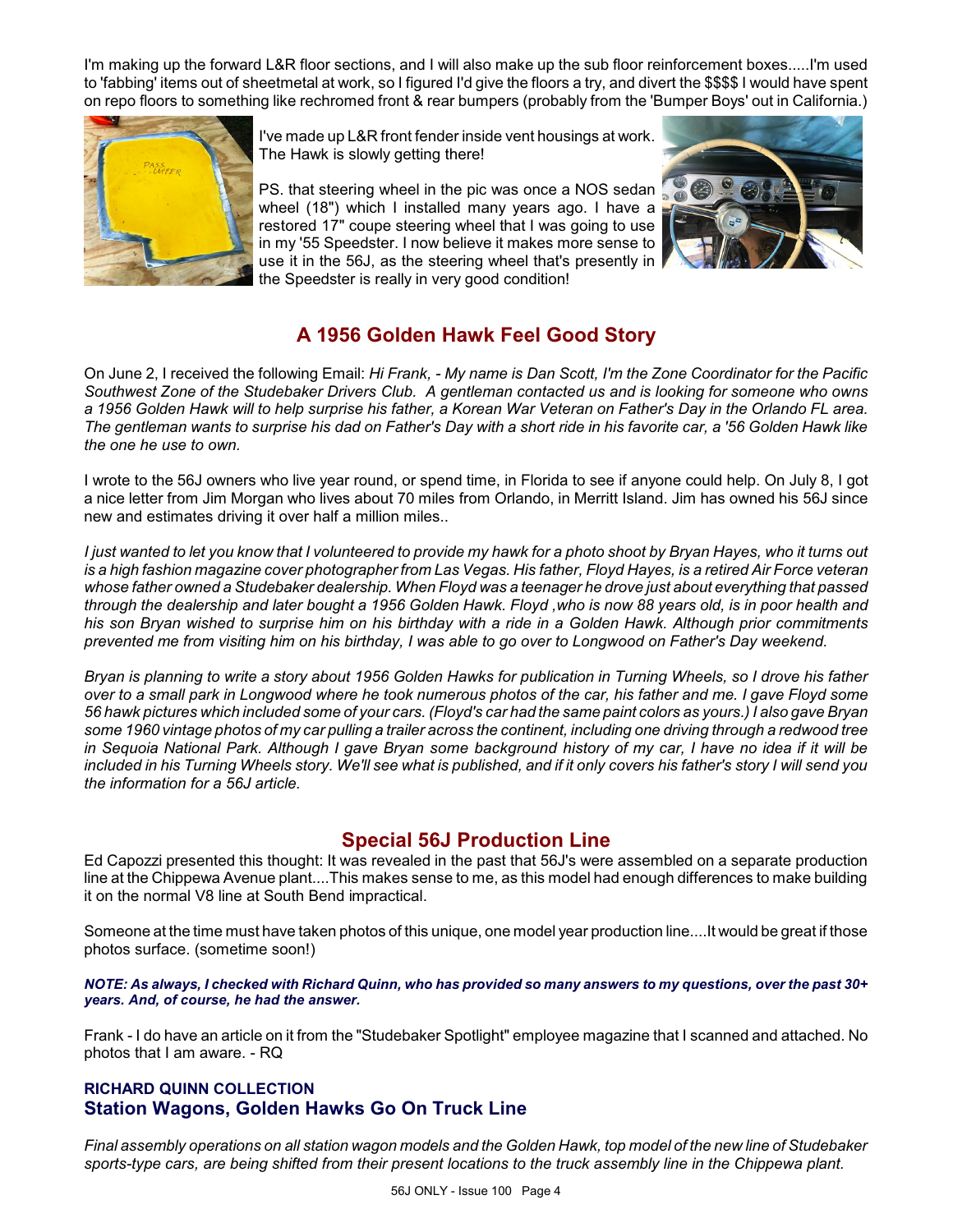*The production changes have been ordered to help meet the overwhelming demand for all models of the standard sedan line of passenger cars for 1956. By transferring final assembly of the Golden Hawk and station wagons, manufacturing executives expect to increase total output of Studebaker passenger cars quickly and without any great investment in new facilities.*  SPOTI IGHT

*Stock is being delivered to the new assembly location, and necessary new tools are being installed, with the first Golden Hawks scheduled to roll off the truck line on Dec. 27. Assembly of station wagons on the truck line will begin Jan. 9, according to present plans.*

*Equipment at the Chippewa plant is better suited to the different assembly requirements of the Golden Hawk, which is powered by a Packard engine and is usually ordered with more accessories than other models of the sedan and sports lines.*

| DECEMBER 20.<br>INGIANA                                                                                                                                                                                                                                                                                                                                                                                                                                                                                                                                                                                                                                                                                                                                                                                                                                                                                                                                                                                                                                                 | 1955<br><b>RICHARD QUINN COLLECTION</b>                                                                                                                                                                                                                                                                                                                                                                                                                                                                                                                                                                                                                                                                                                                                                                                                                                                                                                                                                                                                       | No. 17                                                                                                                                                                                                                                                                                                                                                                                                                                                                                                                                                                                                                                                                                                                                                                                                                                                                                                                                                                        |
|-------------------------------------------------------------------------------------------------------------------------------------------------------------------------------------------------------------------------------------------------------------------------------------------------------------------------------------------------------------------------------------------------------------------------------------------------------------------------------------------------------------------------------------------------------------------------------------------------------------------------------------------------------------------------------------------------------------------------------------------------------------------------------------------------------------------------------------------------------------------------------------------------------------------------------------------------------------------------------------------------------------------------------------------------------------------------|-----------------------------------------------------------------------------------------------------------------------------------------------------------------------------------------------------------------------------------------------------------------------------------------------------------------------------------------------------------------------------------------------------------------------------------------------------------------------------------------------------------------------------------------------------------------------------------------------------------------------------------------------------------------------------------------------------------------------------------------------------------------------------------------------------------------------------------------------------------------------------------------------------------------------------------------------------------------------------------------------------------------------------------------------|-------------------------------------------------------------------------------------------------------------------------------------------------------------------------------------------------------------------------------------------------------------------------------------------------------------------------------------------------------------------------------------------------------------------------------------------------------------------------------------------------------------------------------------------------------------------------------------------------------------------------------------------------------------------------------------------------------------------------------------------------------------------------------------------------------------------------------------------------------------------------------------------------------------------------------------------------------------------------------|
| <b>Retter Methods</b><br><b>Proposals Save</b>                                                                                                                                                                                                                                                                                                                                                                                                                                                                                                                                                                                                                                                                                                                                                                                                                                                                                                                                                                                                                          | <b>Station Wagons, Golden</b><br>Hawks Go On Truck Line                                                                                                                                                                                                                                                                                                                                                                                                                                                                                                                                                                                                                                                                                                                                                                                                                                                                                                                                                                                       |                                                                                                                                                                                                                                                                                                                                                                                                                                                                                                                                                                                                                                                                                                                                                                                                                                                                                                                                                                               |
| \$1.15 a Car                                                                                                                                                                                                                                                                                                                                                                                                                                                                                                                                                                                                                                                                                                                                                                                                                                                                                                                                                                                                                                                            |                                                                                                                                                                                                                                                                                                                                                                                                                                                                                                                                                                                                                                                                                                                                                                                                                                                                                                                                                                                                                                               |                                                                                                                                                                                                                                                                                                                                                                                                                                                                                                                                                                                                                                                                                                                                                                                                                                                                                                                                                                               |
| Good suggestions for improved<br>methods of monofacture resulted<br>in savings estimated at \$7,898.14<br>for November, according to re-                                                                                                                                                                                                                                                                                                                                                                                                                                                                                                                                                                                                                                                                                                                                                                                                                                                                                                                                | and the Golden Hawk, top model of the new line of Stude-<br>baker sports-type cars, are being shifted from their present<br>locations to the truck assembly line in the Chippewa plant.                                                                                                                                                                                                                                                                                                                                                                                                                                                                                                                                                                                                                                                                                                                                                                                                                                                       | Final assembly operations on all station wagon models                                                                                                                                                                                                                                                                                                                                                                                                                                                                                                                                                                                                                                                                                                                                                                                                                                                                                                                         |
| ports submitted recently by Frank<br>L. Drake to Studebaker Division<br>executives. The estimated saving<br>per car is \$1.12.<br>Twenty-one proposals had been<br>processed by the cost-reduction<br>committee at the start of the 1956<br>model year.<br>The following men submitted<br>proposals which resulted in defi-<br>nite economies: William S. Ken-<br>dall, Dept. 122; William S. Young.<br>Dept. 308; D. R. Taylor, Dept.<br>941; A. M. Chase, Dept. 969; O.<br>R. Ottersee, Dept. 156; A. L.<br>Price, Dept. 165; H. F. Brodzin-<br>ski, Dept. 156; Frank Bishop, and<br>Joe Nemeth, Dept. 282; G. Swigart,<br>and J. H. Hoctel, Dept. 284; M. H.<br>Wisler and W. L. Granning, Dept.<br>286; R. Rhodes, Dept. 305; George<br>Kroger and L. E. Jacobs, Dept.<br>587; N. E. Reynolds and R. M.<br>Pomerton, Dept. 154; H. J. Stree-<br>bandt and R. E. Chubbuck, Dept.<br>164; E. S. Bumps and William J.<br>Harris, Dept. 951; R. D. Wysseg.<br>Dept. 951; E. J. Lievens, George<br>Wolf, A. F. Van De Walle, V. C.<br>Hack and G. L. Clark, all of Dept. | The production changes have<br>been ordered to help meet the<br>overwhelming demand for all med-<br>els of the standard sedan line of<br>passenger cars for 1956. By trans-<br>ferring final assembly of the<br>Golden Hawk and station wagons,<br>manufacturing executives expect<br>to increase total output of Stude-<br>baker passenger cars quickly and<br>without any great investment in<br>new facilities.<br>Stock is being delivered to the<br>new assembly location, and neces-<br>sary new tools are being installed.<br>with the first Golden Hawks<br>scheduled to roll off the truck line<br>on Dec. 27. Assembly of station<br>wagons on the truck line will be-<br>gin Jan. 9, according to present<br>plans.<br>Equipment at the Chippewa<br>plant is better suited to the dif-<br>ferent assembly requirements of<br>the Golden Hawk, which is pow-<br>ered by a Packard engine and is<br>usually ordered with more acces-<br>sories than other models of the<br>sedan and sports lines.<br>Body assembly for station wag- | ing 48 and is completed in Build-<br>ing 84, will be streamlined by<br>transferring station wagon trim<br>corrations into the same building<br>with body framing. This will per-<br>mit completed bodies to be shipped<br>from Building 48 to the Chippewa<br>plant for final assembly,<br>Further gains in efficiency are<br>expected to result from the trans-<br>fer of final assembly work on<br>Packard engines from Building<br>78 to the present engine sterage<br>area of the Chippewa plant. En-<br>gine components and transmis-<br>sions will be delivered directly to<br>this location and assembled to<br>dealer specifications within a few<br>rards of the line on which they<br>are to be installed in the cars.<br>Besides providing extra passen-<br>ger car assembly facilities, the<br>new system is expected to simp-<br>lify work and provide more stor-<br>age space for parts in Dept. 156,<br>where all final assembly has been<br>done in the past. |

**From Ed:** I'm still a bit confused if only the GH engine/chassis was assembled at Chippewa Ave, and then trucked back to the normal assembly line for body install & final finishing. OR, if Studebaker sent completed GH bodies to Chippewa Ave for

installation on the 'special' chassis? Also, I wonder how they handled the build at the Los Angeles plant? Interesting!

### **Showing Off My New Wheels** *From Gary Willoughby*

Wanted you to see the GinnyHawk's new wheels (and tires).

Although the engine rebuild was done a while ago, I haven't considered it finished until the timing and carburetor were smoothed out. I've finally accomplished that with local talent (after much culling).

So new rubber and wheels was a much needed next step.

I wanted narrow white walls, so Toyos were the only option. Coker made them, but only in bias-ply. The Crager wheels came from Jeggs in Columbus, Ohio. They had the best price (less than \$100 each) and free shipping.

I also took a chance and ordered 7 inch width. The tire tech was concerned about clearance on the rears, and it oddly is tighter on the right fender than the left. Almost as if the body mounting is skewed to one side by an inch or so. I know of no collision damage; is it possible the factory put it out this way?





In any case, after 4-500 miles, no tire-fender contact has occurred. And I know you don't approve of the off stock look, but be assured that the hubcaps will fit on these wheels, should I ever want to show as stock.

*Editor's Note - No one needs to worry about my approval. My feeling is that any 56J that has been made roadworthy, is one we should all embrace. Gary, you seem to have the best of both worlds with the custom look you wanted, plus the ability to easily convert to an unmodified appearance. Thanks for the report. Great Job!*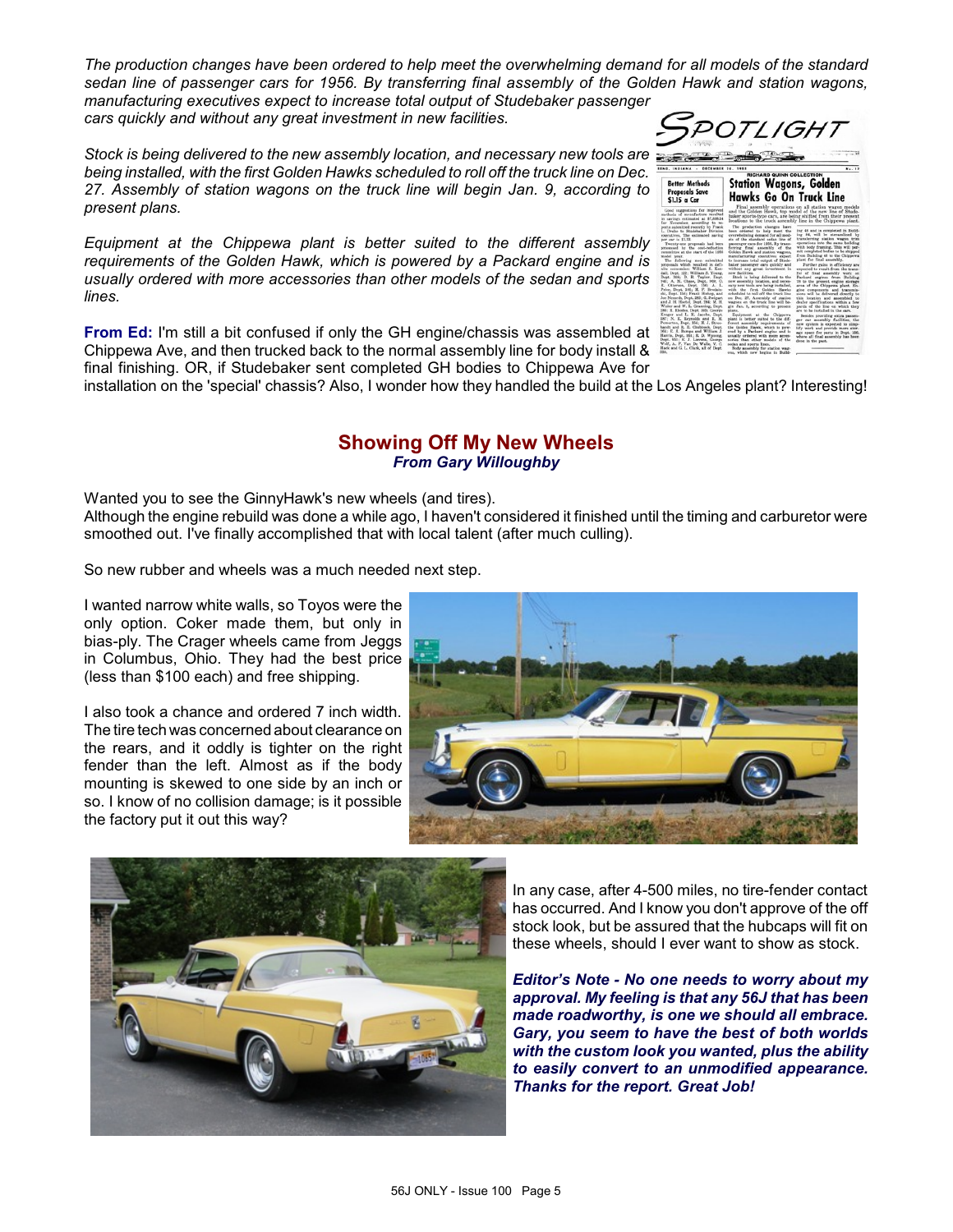### **New Authenticity Guide - Update** *Great Job By Doug Button*

As reported in the last issue of 56J Only, Doug Button had embarked on a mission to get the new Authenticity Guide printed in full color.

The printing was completed and Doug handled the distribution of the Guides in early March. He made some extra copies to offer to any procrastinators and new 56J registrants.

Doug still has a few Guides left, so if you missed out earlier, you may still be able to get your copy. If you have any questions , you can contact Doug directly.

**Mail Bonding**

Doug Button Email: [accounts@timemachines.net](mailto:accounts@timemachines.net), Phone: 844-788-3344





*Letters From Our Readers.* **(Edited as required.)**

#### **Vince Habel May 31, 2021**

Last Saturday Keystone toured the shop and Mark James' collection. At the present time the 56J of Ron Baumgardner is undergoing a restoration there. Larry Michael had his 56J there.

### **Indrojit Sircar August 03, 2021**

Hope you are doing well. I don't know where to start this email from. I am extremely thankful to you and everyone on the 56J owners register, starting with Mr. Brent Hagen who helped us with parts about 10years ago, to Mr. Dwayne Jacobson who is sending me parts now. Also Mr. Richard has been extremely helpful in sharing pictures and photographs with me of his car and restoration.

I wonder if you are following the thread and seeing updates. If you are not I wanted to share the link with you. The link is: [www.tapatalk.com/groups/56jonly/viewtopic.php?p=144#p144](http://www.tapatalk.com/groups/56jonly/viewtopic.php?p=144#p144) I would love to hear what you think of the work being done

### **The** *"J"* **Account**

#### *1956 Golden Hawks Registered/Reported/Scrapped*

| 220                                                                                                    | <b>Registered Owners</b>                   |  |  |  |
|--------------------------------------------------------------------------------------------------------|--------------------------------------------|--|--|--|
| 279                                                                                                    | Cars Registered (includes parts cars)      |  |  |  |
| 362                                                                                                    | ∗Cars Reported But Not Registered by Owner |  |  |  |
| 641                                                                                                    | <b>Total Cars Registered plus Reported</b> |  |  |  |
| 52                                                                                                     | Additional Cars Reported as Scrapped       |  |  |  |
| * Includes cars previously registered but dropped afterwards, due to 4 year non-response by the owner. |                                            |  |  |  |

### **Administrative "Assistance"**

**Special notes and recurring items.**

°**EMAIL CLUTTER**: **I easily get 100s of messages a day, most of which are useless and interfere with the more important items. Please do not send forwarded mail to me. I just can't read it all. This includes anything not 56J related, especially jokes, E-cards, political and religious messages. Believe me, if you send it, I'll also get it from 10 others. Far too much aggravation for me!!!**

°**Studebaker Drivers Club (SDC):** Although we are not officially connected with SDC, they have always been in our corner. I am a life member and would urge every 56J owner to join. It is a great organization and at least two of its Presidents have owned a 56J at one time or another.

°**Phone Calls,** We *don't* answer the phone anymore due to the number of scams and crank calls. I prefer email, but if you *must* call, **leave a message**.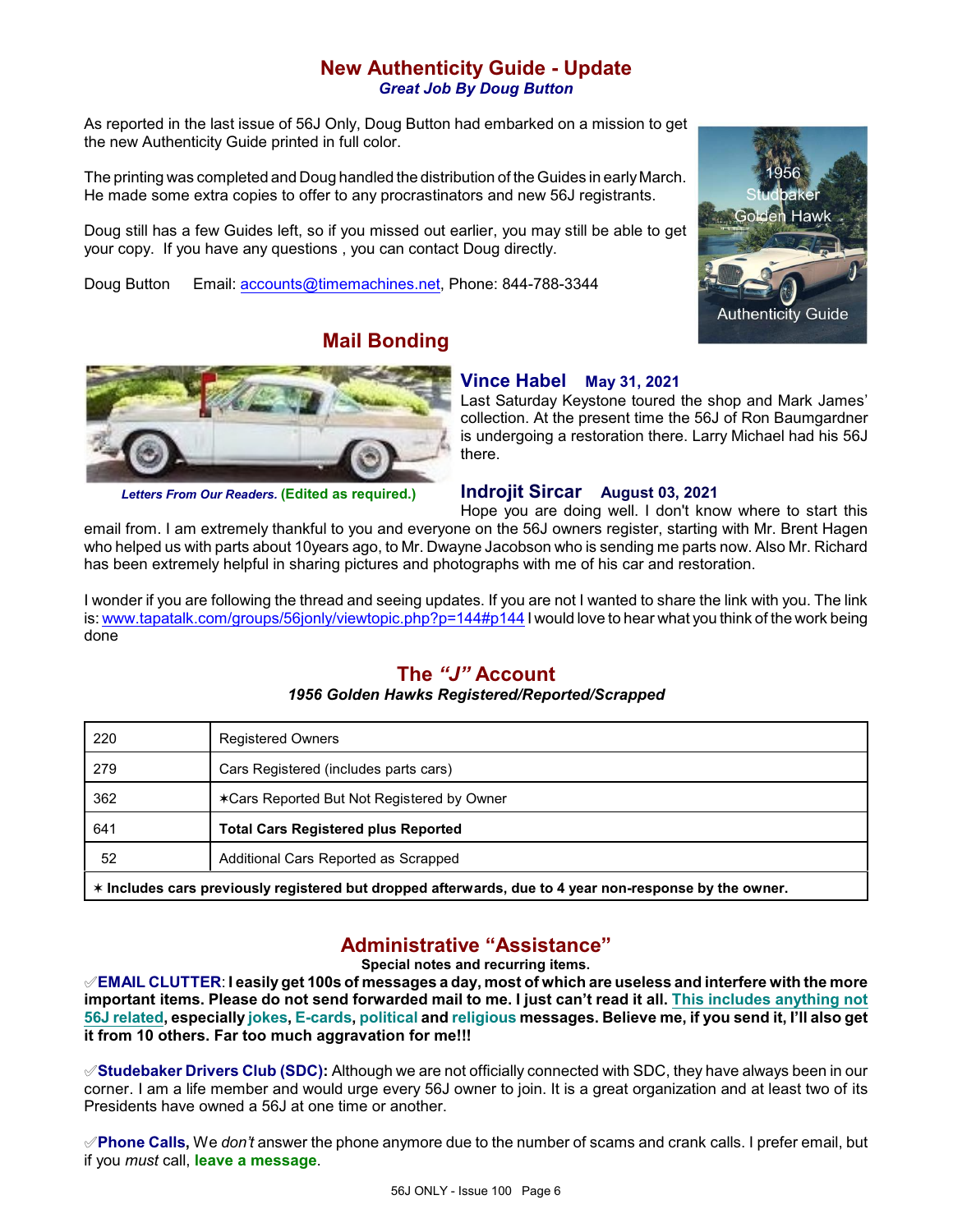°**56JONLY Message Forum** Started by Doug Button, for owners and fans to exchange information. Click on *56JONLY Message Forum* on our home page, [www.1956GoldenHawk.com](http://www.1956GoldenHawk.com).

°**56J ONLY, Electronic Version** of the newsletter is in color, and undamaged in transit. If you would like to receive it electronically, *and save me a buck and a half*, let me know and send me your Email address. I will send you a notice when the latest version is posted on the website. You can read it, download it, and/or print it at your leisure. If you can't view it on the website, let me know, I'll send it as an attachment. Anyone with an Email address on file with me, will automatically receive the newsletter notice electronically. **Let me know if you prefer to receive it by mail**. This costs me a couple bucks, but the mangling, ripping, and stains are free.

°**The Four Year Rule** - If I haven't heard from or about you during the past four years, I will send a registration form to you with your newsletter, or by Email. You must respond or you will be dropped from the Register. Since we don't charge dues, this is the only way I can be sure you are receiving the newsletter and/or still own a 56J.

# *Want Ads*

# **New Ads Since the last issue:** -

(NONE)

### **Here We** *Grow* **Again**

**NOTE:** For the first time in our history, there were no new owners registered. Two cars sold, but not re-registered.

### **56J Club Items**

*All Proceeds Help Maintain the Register*

*Some Items are free to view or download on our web site or can also be ordered on-line*



**Complete Package Flash Drive**. 1956 GH Restorers Guide Video plus 1956 GH Parts Catalog, 1956 GH Authenticity Guide (New version), 1956 Owners Manual, 1956 Accessories Catalog, Borg Warner Overdrive Manual, 1955-58 ChassisParts Manual, 1953- 58 Body Parts Manual, 1956-57 Shop Manual, 1958 Shop Manual Supplement, *56J Only* Newsletter back issues, 1956 GH Production Orders. \$20.00

**\$20.00**

**1956 Studebaker Passenger Car Manuals on Disc.**1956 GH Parts Catalog, 1956 GH Authenticity Guide (New version), 1956 Owners Manual, 1956 Accessories Catalog, Overdrive Manual, 1955-58 Chassis

Parts Manual, 1953-58 Body Parts Manual, 1956-57 Shop Manual, 1958 Shop Manual Supplement, *56J Only* Newsletter back issues, 1956 GH Production Orders. *(Same as the Flash Drive, without the Restorers Guide Video.)*





**1956 Golden Hawk Restorers Guide on DVD** Contains a video version of the Authenticity Guide with many new items discussed.

*( Video is Included on the Flash Drive shown above)*

**1956 Studebaker Golden Hawk Parts Catalog (Posted on our web site). Printed copies, No Longer Available due to high printing cost** Available as a .pdf download.



**1956 Studebaker Golden Hawk Authenticity Guide (Posted on our web site). Printed copies, are no Longer Available from our Register** However: A batch of the new *Authenticity Guide* in full color was created in early 2021 by Doug Button. Contact Doug Button, Email: [accounts@timemachines.net](mailto:accounts@timemachines.net), Phone: 844-788-3344

#### **Decals-Tags-**

**Oil Filler Cap**, Dark blue/buff **\$ 3.00 Oil Bath**, yellow/black \$ 4.00 **Generator Field Terminal Tag**, red \$ 1.50 **Owners Roster** - (For Registered owners only) send Email, or SASE for printed copy



*Make Checks Payable to: Frank Ambrogio.*